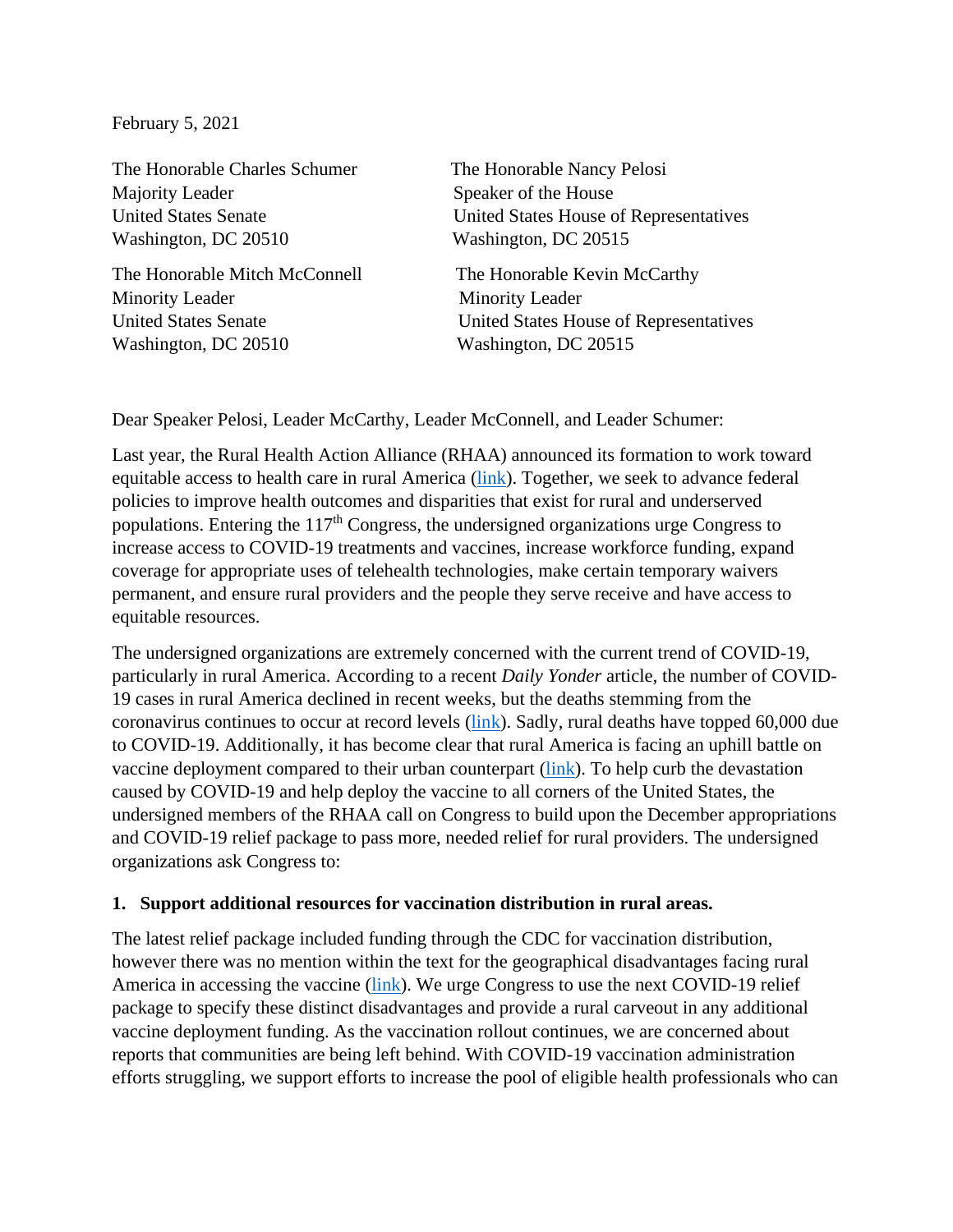vaccinate, such as optometrists. There are untapped health professionals who are fully trained and ready to help, especially in communities that need it most.

## **2. Provide additional resources to support the health care workforce in rural America.**

The ongoing COVID-19 pandemic has greatly exacerbated health care workforce shortages in rural America. We ask Congress to invest sufficient funds to workforce programs like the National Health Service Corps and the Nurse Corps Loan Repayment Program to help providers for the duration of the public health emergency (PHE). These programs are necessary to increasing the health care workforce in rural areas.

## **3. Support additional funding for, and a rural set aside within, the Provider Relief Fund.**

The Provider Relief Fund (PRF) has been a valuable life source for rural providers amidst the COVID-19 pandemic. We call on Congress to provide robust funding for the PRF in the next COVID-19 package. Within the most recent COVID-19 relief package, Congress provided \$3 billion in new funding and backdated reporting requirements for PRF dollars to June 2020. While we are supportive of the work Congress did in the last package, more funding is needed within this critical program to help providers as COVID-19 caseloads continue to surge in rural America. Specifically, we ask that Congress support the 20 percent set aside particularly for rural providers. As rural providers care for 20 percent of, or 60 million, Americans, having this same allotment set aside will be an asset for rural providers as they face mounting caseloads.

## **4. Fix a critical technical error to the Rural Health Clinic program from the latest COVID-19 relief package.**

The latest COVID-19 relief package included language amending the reimbursement for rural health clinics (RHC). The text increases the freestanding RHC limit to \$100 beginning April 1, 2021, taking it to \$190 in 2028. Additionally, the text subjects all "new" RHCs, both freestanding and provider-based, to the new per-visit cap, eliminating the exemption of payment limit for new provider-based RHCs in hospitals with 50 beds or fewer. Unfortunately, the legislative language change is effective retroactively, to December 31, 2019. This means any existing provider-based RHC certified after December 31, 2019, is subject to dramatic decreases in reimbursement. We believe this was a mistake within the text and urge Congress to make a technical correction so that provider-based RHCs created after December 31, 2019, are not unfairly punished.

# **5. Make permanent important telehealth flexibilities.**

The undersigned members call on Congress to permanently extend certain telehealth flexibilities first designated to providers within the CARES Act and the 1135 waiver process, when the care can be fully performed via technologies available. Providers must be authorized to utilize telehealth after the expiration of the COVID-19 PHE so that patients have continued access to health care, which is especially important in rural communities. We were disappointed that Congress did not extend these important flexibilities, including audio-only services, beyond the duration of the PHE in the last COVID-19 relief package and urges Congress to act on this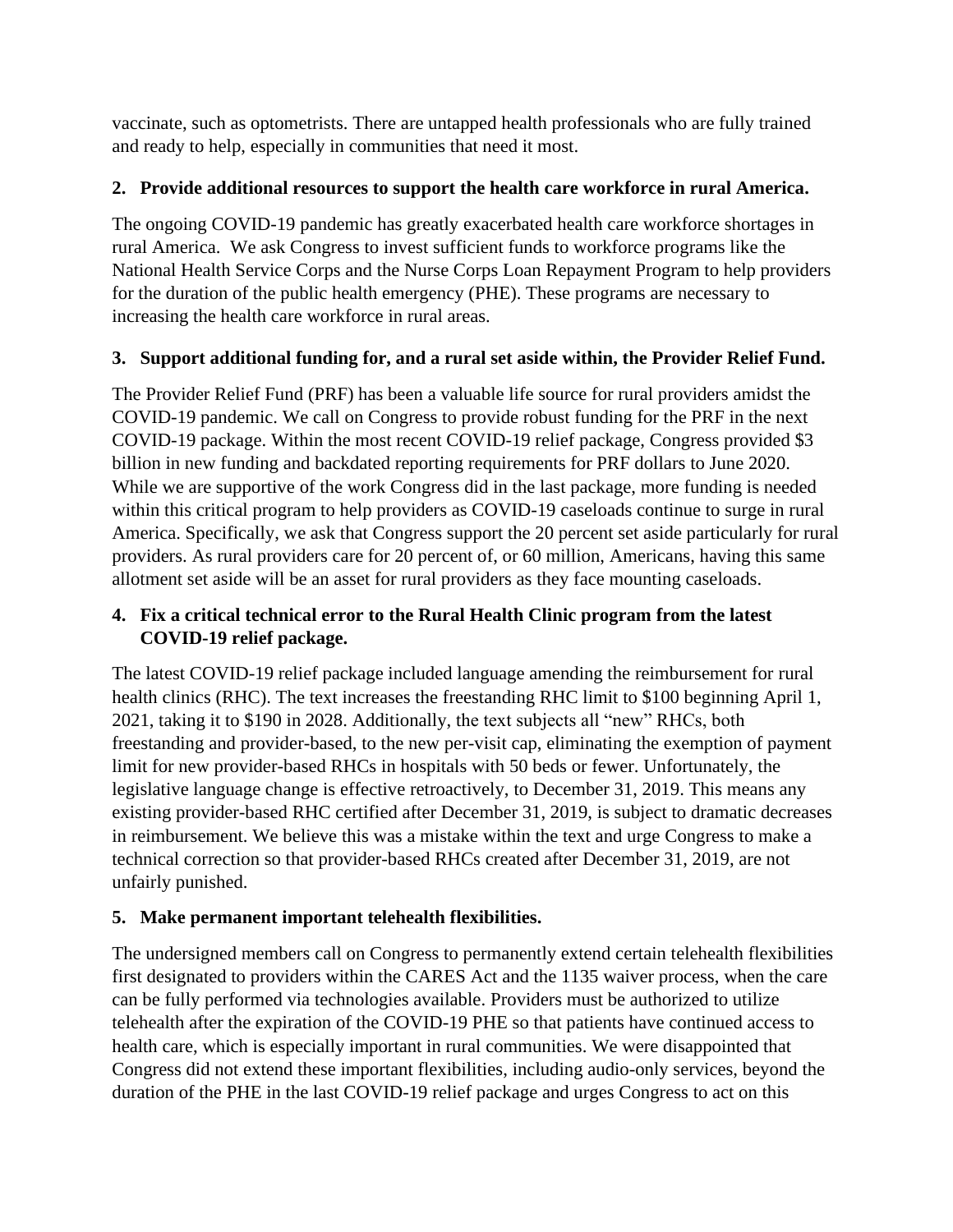quickly in the 117<sup>th</sup> Congress to provide stability for providers. Additionally, it is also critical to initiate an evaluation of patient outcomes related to expanded telehealth services during the pandemic.

## **6. Improve telehealth reimbursement methodologies for rural health clinics and federally qualified health centers.**

Under current telehealth flexibilities, the reimbursement model for RHCs and Federally Qualified Health Centers (FQHC) does not accurately capture claims data and the repayment methodology. We call on Congress to update the repayment methodology and coding to accurately report the work being done via telehealth at RHCs and FQHCs. As Congress works to extend telehealth flexibilities in the next COVID-19 relief package, we ask that RHCs and FQHC be paid their full all-inclusive rate (AIR) for distant site telehealth visits. Further, we ask that telehealth visits be treated the same as in-person visits for cost reporting purposes. These changes would simplify and improve telehealth for RHCs and FQHCs and increase their ability to provide critical services during the COVID-19 pandemic.

### **7. Review temporary waivers and permanently remove unnecessary regulations.**

The Centers for Medicare & Medicaid Services (CMS) exercised regulatory flexibilities to help providers contain the spread of COVID-19. In March 2020, dozens of temporary waivers from certain regulations were issued through the end of the PHE. Many of these temporary waivers allowed providers to practice at the top of their profession and increased patient access to health care. The temporary waiver of these outdated barriers has shown that these burdens only limit patient care, and therefore should be permanently removed. We call on Congress to review these temporary waivers and to permanently remove all unnecessary regulations.

### **8. Continue Medicare sequestration relief.**

Included within the latest COVID-19 relief package was continued relief from Medicare sequestration until March 31, 2021. Since the passage of the Budget Control Act of 2011, providers have been subject to an arbitrary two percent sequester on Medicare payments. Extending the relief through the end of March is welcomed, but we believe it needs to be continued further. This provision has provided sustained relief for providers and has helped many rural providers keep their doors open during the PHE. Simply sunsetting this relief during the height of the pandemic will be detrimental to providers' bottom line and could result in more rural closures. The undersigned organizations urge Congress to continue this relief past March 31, 2021, to provide stability for rural providers.

### **9. Increase funding for state Medicaid programs, increase FMAP.**

We urge Congress to increase the FMAP increase in the Families First Coronavirus Response Act (FFCRA) above 6.2 percent. Currently, the FMAP increase is set to expire at the end of the PHE. Congress should extend the length of time that states can receive these additional funds since the economic impact of COVID-19 is likely to last much longer than the PHE declaration.